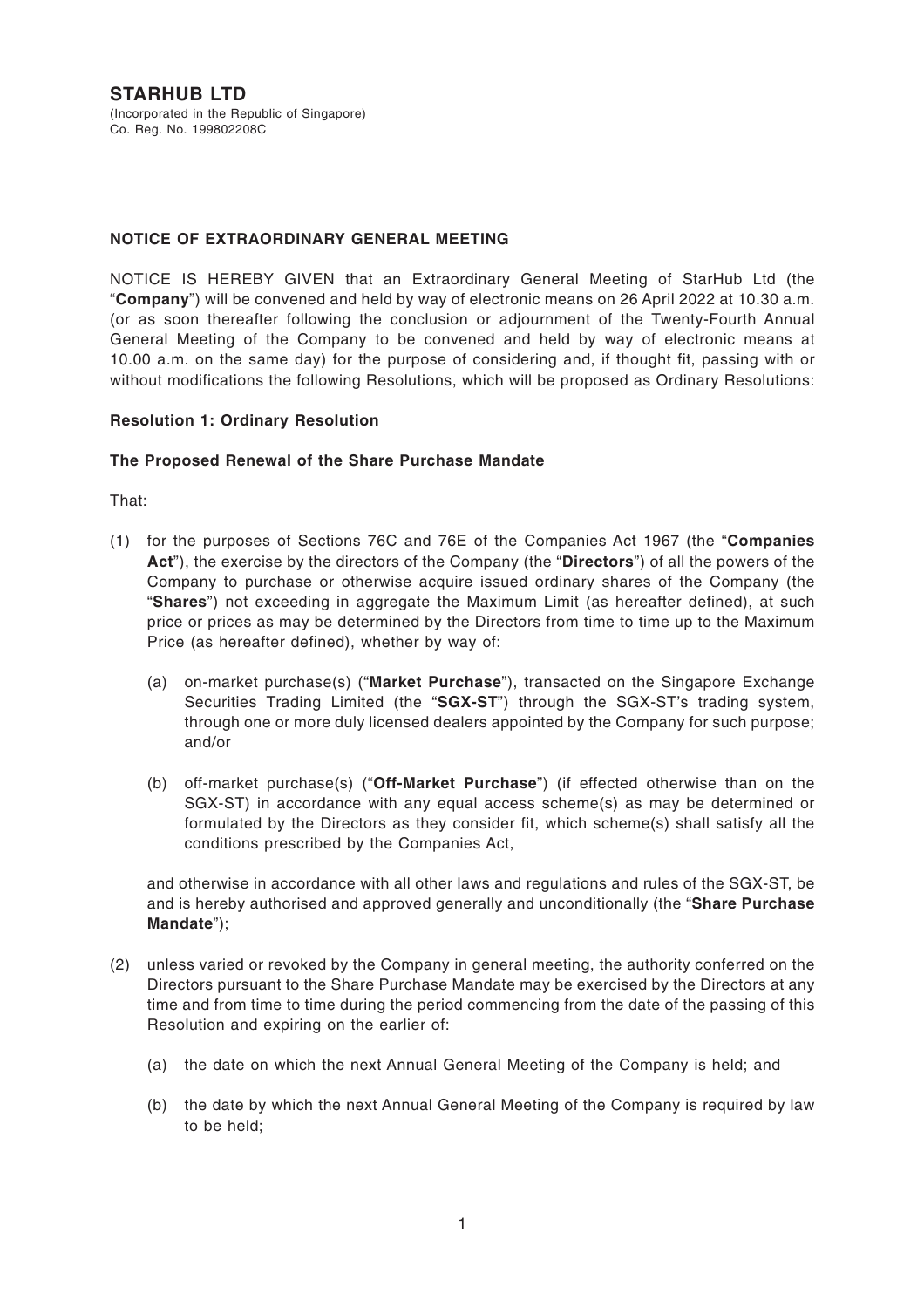(3) in this Resolution:

"**Average Closing Price**" means the average of the closing market prices of a Share over the last five Market Days, on which the Shares are transacted on the SGX-ST, immediately preceding the date of the Market Purchase by the Company or, as the case may be, the date of the making of the offer pursuant to the Off-Market Purchase, and deemed to be adjusted in accordance with the rules of the SGX-ST for any corporate action which occurs during the relevant five-Market Day period and the date of the Market Purchase by the Company or, as the case may be, the date of the making of the offer pursuant to the Off-Market Purchase;

"**date of the making of the offer**" means the date on which the Company makes an offer for the purchase or acquisition of Shares from holders of Shares, stating therein the relevant terms of the equal access scheme for effecting the Off-Market Purchase;

"**Market Day**" means a day on which the SGX-ST is open for trading in securities;

"**Maximum Limit**" means that number of issued Shares representing 10% of the issued ordinary shares of the Company as at the date of the passing of this Resolution (excluding any Shares which are held as treasury shares and subsidiary holdings as at that date); and

"**Maximum Price**", in relation to a Share to be purchased or acquired, means the purchase price (excluding related brokerage, commission, applicable goods and services tax, stamp duties, clearance fees and other related expenses) which shall not exceed:

- (a) in the case of a Market Purchase, 105% of the Average Closing Price; and
- (b) in the case of an Off-Market Purchase, 110% of the Average Closing Price; and
- (4) the Directors and/or any of them be and are hereby authorised to complete and do all such acts and things (including executing such documents as may be required) as they and/or he may consider expedient or necessary to give effect to the transactions contemplated and/or authorised by this Resolution.

# **Resolution 2: Ordinary Resolution**

# **The Proposed Renewal of the Shareholders' Mandate for Interested Person Transactions**

That:

- (1) approval be and is hereby given, for the purposes of Chapter 9 of the Listing Manual ("**Chapter 9**") of the SGX-ST, for the Company, its subsidiaries and associated companies that are entities at risk (as that term is used in Chapter 9), or any of them, to enter into any of the transactions falling within the types of interested person transactions described in Appendix 1 to the Circular to the shareholders of the Company dated 4 April 2022 (the "**Circular**") with any party who is of the class of interested persons described in Appendix 1 to the Circular, provided that such transactions are made on normal commercial terms and in accordance with the review procedures for such interested person transactions;
- (2) the approval given in paragraph (1) above (the "**Shareholders' Mandate**") shall, unless revoked or varied by the Company in general meeting, continue in force until the conclusion of the next Annual General Meeting of the Company; and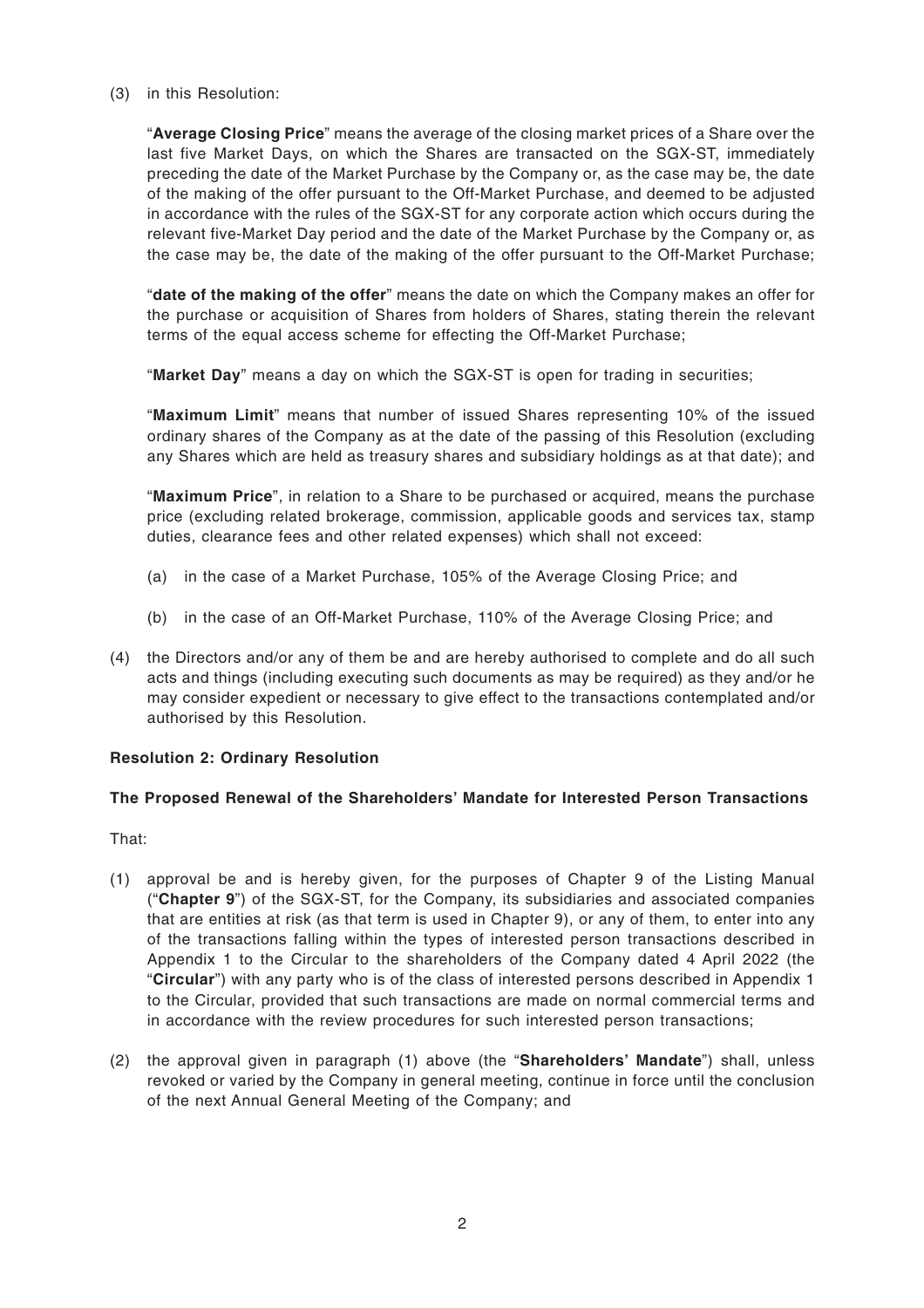(3) the Directors be and are hereby authorised to complete and do all such acts and things (including executing all such documents as may be required) as they may consider expedient or necessary or in the interests of the Company to give effect to the Shareholders' Mandate and/or this Resolution.

By Order of the Board

### **Veronica Lai**

Company Secretary

#### Singapore, 4 April 2022

**Notes:**

- (1) The Extraordinary General Meeting is being convened, and will be held, by way of electronic means pursuant to the COVID-19 (Temporary Measures) (Alternative Arrangements for Meetings for Companies, Variable Capital Companies, Business Trusts, Unit Trusts and Debenture Holders) Order 2020. Printed copies of this Notice will not be sent to members. Instead, this Notice will be sent to members by electronic means via publication on SGXNet and the Company's Investor Relations ("**IR**") website at the URL https://ir.starhub.com/AGM-EGM.
- (2) Alternative arrangements relating to:
	- (a) attendance at the Extraordinary General Meeting via electronic means (in particular, arrangements by which the meeting can be electronically accessed via live audio-visual webcast or live audio-only stream);
	- (b) submission of questions to the Chairman of the Meeting in advance of, or live at, the Extraordinary General Meeting, and addressing of substantial and relevant questions in advance of, or live at, the Extraordinary General Meeting; and
	- (c) voting at the Extraordinary General Meeting (i) live by the member or his/her/its duly appointed proxy/proxies (other than the Chairman of the Meeting) via electronic means; or (ii) by appointing the Chairman of the Meeting as proxy to vote on the member's behalf at the Extraordinary General Meeting,

are set out in the accompanying announcement by the Company dated 4 April 2022. This announcement may be accessed at the Company's IR website at the URL https://ir.starhub.com/AGM-EGM, and will also be made available on SGXNet.

- (3) **As a precautionary measure due to the current COVID-19 situation in Singapore, a member will not be able to attend the Extraordinary General Meeting in person. A member who wishes to exercise his/her/its voting rights at the Extraordinary General Meeting may:**
	- **(a) (where the member is an individual) vote live via electronic means at the Extraordinary General Meeting, or (whether the member is an individual or a corporate) appoint a proxy/proxies (other than the Chairman of the Meeting) to vote live via electronic means at the Extraordinary General Meeting on his/her/its behalf; or**
	- **(b) (whether the member is an individual or a corporate) appoint the Chairman of the Meeting as his/her/its proxy to vote on his/her/its behalf at the Extraordinary General Meeting.**

A member who wishes to submit an instrument appointing a proxy by post or via email can access the accompanying proxy form for the Extraordinary General Meeting at the Company's IR website at the URL https://ir.starhub.com/AGM-EGM, and on SGXNet. A member may also appoint a proxy/proxies via the online process through the pre-registration website which is accessible from the URL https://convenagm.com/sg/StarHubAEGM2022.

- (4) CPF or SRS investors:
	- (a) may vote live via electronic voting means at the Extraordinary General Meeting if they are appointed as proxies by their respective Agent Banks or SRS Operators, and should contact their respective Agent Banks or SRS Operators if they have any queries regarding their appointment as proxies; or
	- (b) may appoint the Chairman of the Meeting as proxy to vote on their behalf at the Extraordinary General Meeting, in which case they should approach their respective Agent Banks or SRS Operators to submit their votes by 5.00 p.m. on 13 April 2022.
- (5) A member who is not a relevant intermediary is entitled to appoint not more than two proxies. Where such member's instrument appointing a proxy appoints more than one proxy, the proportion of the shareholding concerned to be represented by each proxy shall be specified in the instrument.